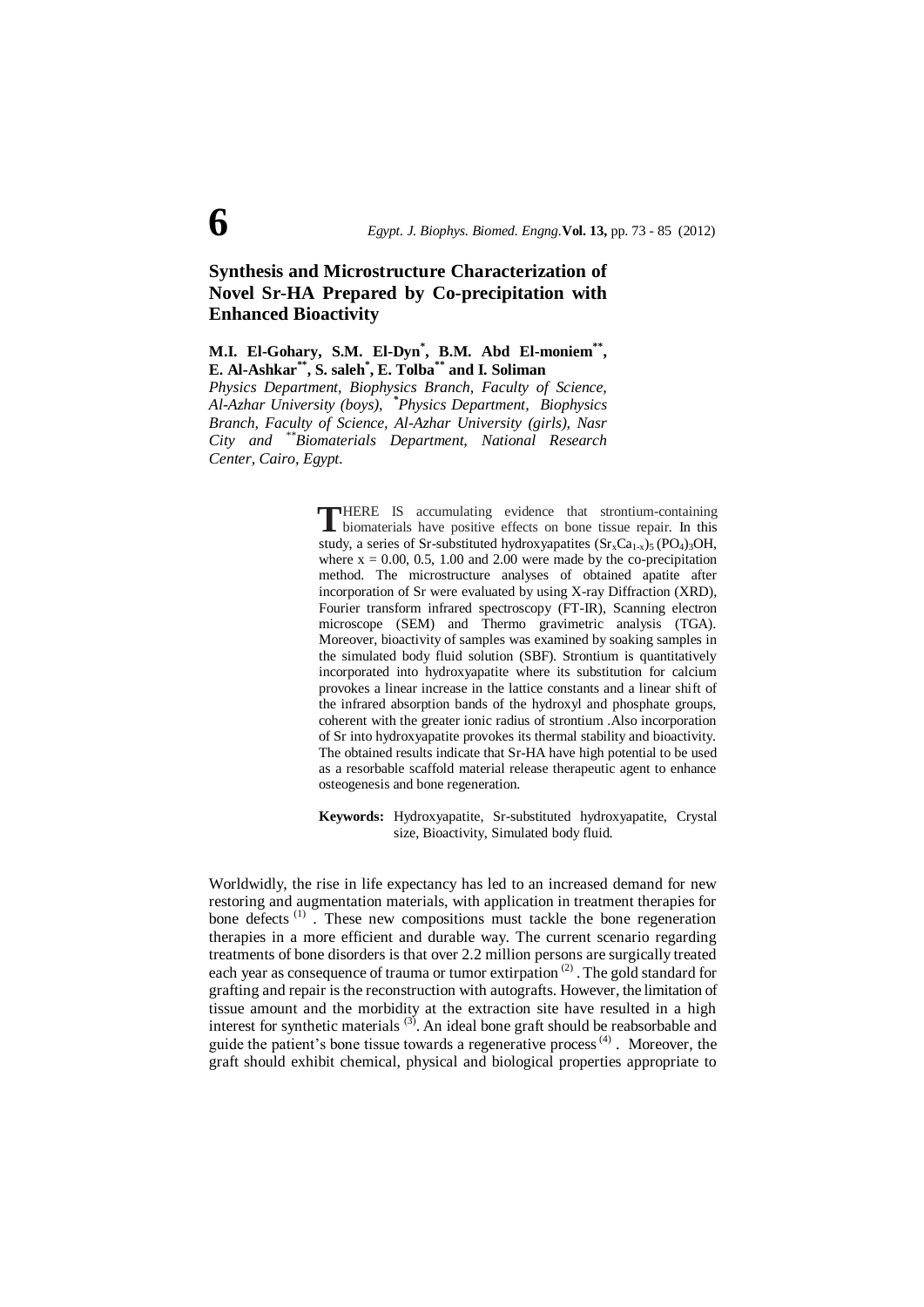the implantation site, especially when implanted as a solid piece or as porous scaffolds. Despite the research efforts in the field of ceramics, metals and polymers, the availability of this ideal material is still far away for clinical practice and a challenge  $(5)$ .

Bone is a dynamic and highly vascularized tissue that continues to remodel throughout the lifetime of an individual. It plays an integral role in locomotion, ensures the skeleton has adequate load-bearing capacity, and acts as a protective casing for the delicate internal organs of the body. In addition to these structural functions, bone is intimately involved in homeostasis through its storage of Ca and P ions and by regulating the concentration of key electrolytes in the blood  $(6)$ . Beside Ca and P, bone apatite is substituted by many different trace elements occurring in smaller concentration. Since many trace elements, such as Sr, Mg, Zn or Si present in the human body, are known for their anabolic effects in bone metabolism, new approaches for enhancing bioactivity of scaffold materials are being investigated by introducing therapeutic ions into the scaffold material  $(7)$ .

Strontium is known to accelerate bone healing processes and have positive effects on bone tissue repair. *In vitro* and *in vivo* studies have indicated that strontium increases bone formation and reduces osteoporosis, leading to a gain in bone mass and improved bone mechanical properties in normal animals and humans. Thus, research efforts are devoted to incorporate these Sr ions in synthetic apatites resulting in the changed dissolution behaviour of these materials and their modified (usually improved) biological performance<sup>(8)</sup>.

In this study, Sr substituted hydroxyapatite ceramics were prepared by the coprecipitation method. The effect of incorporation of Sr ions on both physical and biological properties of hydroxyapatite was reported. The prepared samples were characterized using different techniques. Moreover, the bioactivity and biodegradability tests in a simulated body fluid (SBF) were evaluated.

#### **Materials and Methods**

#### *Preparation of Sr-HA*

Non-substituted and Sr-substituted hydroxyapatites are prepared by using the aqueous precipitation method. Pure hydroxyapatite (HA) was prepared by the aqueous precipitation method from Calcium nitrate tetra hydrate and ammonium dihydrogen phosphate as the starting material. Calculated amounts of  $(Ca(NO<sub>3</sub>)<sub>2</sub>$ .  $4H<sub>2</sub>O$ ) and ((NH<sub>4</sub>)H<sub>2</sub>PO<sub>4</sub>) are dissolved in 1000 ml of distilled water by taking into consideration that Ca/P molar ratio is adjusted to about 1.67 and pH for each aqueous solution is kept at 10 -11 by the addition of ammonia solution when it is required. All the dissolution is performed at room temperature. After dissolution, the temperature of vigorously stirred  $(Ca (NO<sub>3</sub>)<sub>2</sub>$ .  $4H<sub>2</sub>O)$  solution is raised until it reached 60 °C, after that, the vigorously stirred ((NH<sub>4</sub>) H<sub>2</sub> PO<sub>4</sub>) solution is added drop wise to the  $(Ca (NO<sub>3</sub>)<sub>2</sub>$ .  $4H<sub>2</sub>O)$  solution at a pH kept at 10-11. When dropping is completed, the temperature of solution is raised to about 100  $^{\circ}$ C. After it reached  $100^{\circ}$ C, the mother solution is kept for about 2 hours on the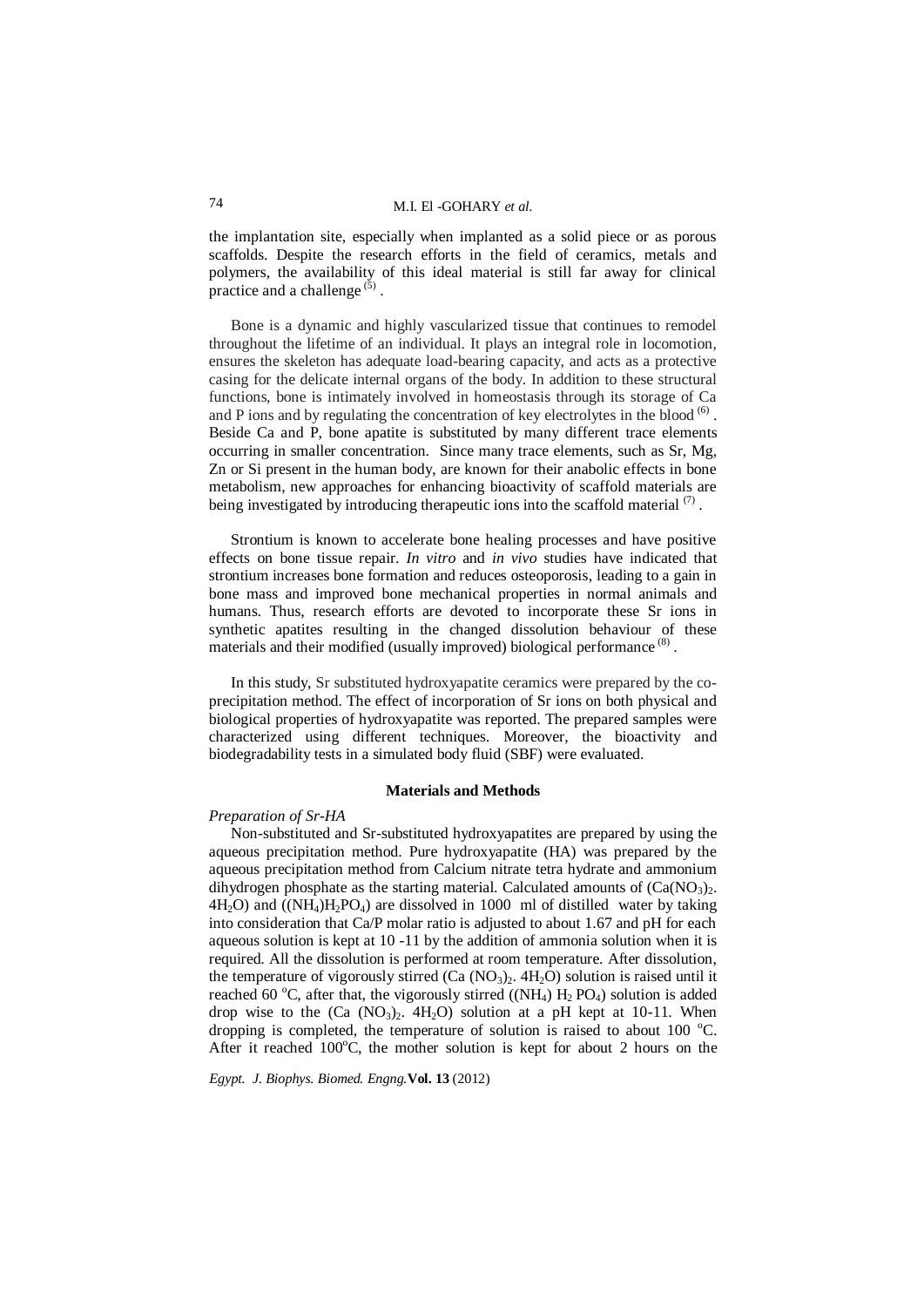stirrer. After that, the solution is aged overnight on which the precipitation of the solution is formed. On the next day the precipitated solution was filtered and washed several times with distilled water. Then it was dried at about 110°C and sintered at about 600 °C. The sintered powders are sieved at 150  $\mu$ m<sup>(9)</sup>. Strontium substituted hydroxyapatite was prepared by an analogous method, but with a reduction of the amount of  $Ca^{+2}$  and an addition of a calculated amount of  $Sr^{+2}$  in the form of strontium nitrate ((Sr (NO<sub>3</sub>)<sub>2</sub> Sigma). Four different compositions were prepared which are named HA (pure),  $S_1$  (0.5 wt % of Sr),  $S_2$ (1 wt % of Sr) and **S<sup>3</sup>** (2 wt % of Sr).

## *Characterization techniques*

## *X-ray diffraction (XRD)*

Phase analysis of the prepared samples are studied using X-ray diffractrometer (XRD, Bruker D8 Advanced Cu target with secondary monochromator) operated at 40 kV and tube current of 40 mA. Diffraction patterns were compared to ICDD database PDF patterns of  $Ca_{10}$  (PO<sub>4</sub>)<sub>6</sub> (OH)  $_2$ (HA), (JCPDS No.024-0033).

The crystal size of the precipitates was estimated from the XRD pattern using the Scherrer equation.

$$
D_{_{hkl}}=\frac{K\lambda}{\beta\backslash\ cos\theta_{_{hkl}}}\rightarrow-\!-\!-\!-\!-\!-\!-\!-\!-\!1
$$

where K is a constant varying with the method of measuring the broadening and is chosen to be 0.9,  $\lambda$  is the wavelength (nm) of Cu K<sub>α</sub> radiation ( $\lambda$  = 0.15418 nm),  $\beta$ corresponds to full width at half maximum (FWHM) for the peak hkl (rad) and  $\theta$ is the diffraction angle (in degrees) $(10)$ .

The degree of crystallinity corresponding to the fraction of crystalline phase present in the examined volume can be estimated by X-ray diffraction data according to the following:

1 2 3 0 0 1 1 2 / 3 0 0 *I V Xc*

where  $X_c$  is the crystallinity degree,  $I_{300}$  is the intensity of (300) reflection and  $V_{112\,300}$  is the intensity of the hollow between (112) and (300) reflection  $(11,12)$ .

#### *Fourier transform infrared spectroscopy (FT-IR)*

Functional groups present on the prepared samples can be determined using the (FT-IR) technique. The (FT-IR) spectra are obtained in the region of 4000- 400 cm-1 (wave number) using KBr pellet transmission technique with a resolution of 4 cm<sup>-1</sup> where 0.002 g of powder samples were mixed with 0.198 g of KBr and then pressed into pellets.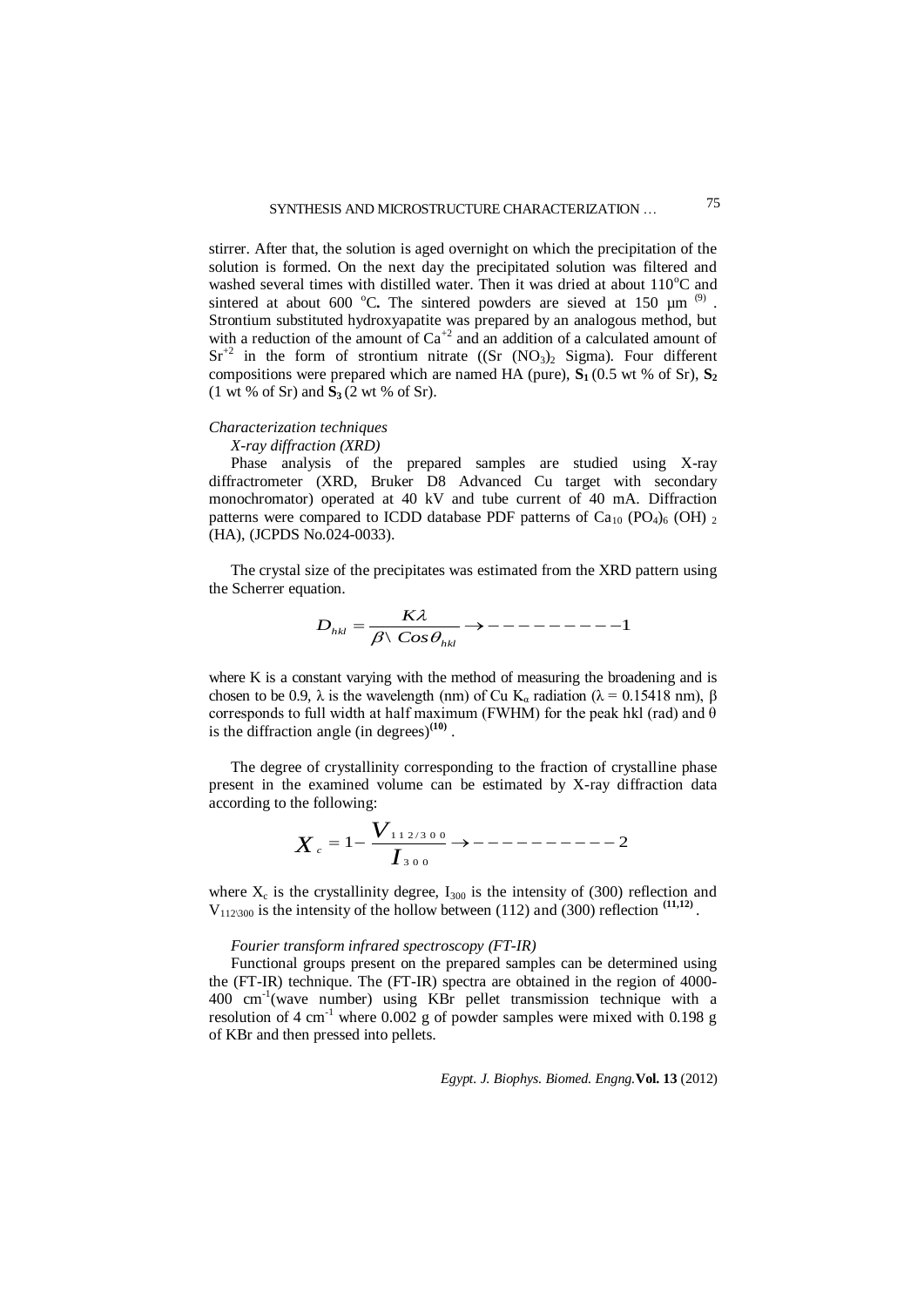## M.I. El -GOHARY *et al.*

#### *Thermal gravimetric analysis (TGA)*

The weight changes of the prepared (uncalcined) powders were studied as a function of temperature by the thermal gravimetric analysis (TGA), Shimadzu TGA-50 Hz instrument .The test was performed at a heating rate of  $10^{\circ}$ C/min under nitrogen atmosphere from RT up to  $1000$  °C.

#### *Apatite formation ability*

The prepared powders are processed in the form of discs (HA and  $S_3$ ) and then immersed in SBF solution that was prepared according to Kokubo and Takadama<sup> $(13)$ </sup>. The samples are soaked for different periods; 1, 2, 6 and 12 days, at 37°C. The solutions are analyzed using the Inductively coupled plasma (ICP) that measure the change in  $Ca^{+2}$ ,  $PO_4^{-3}$  and  $Sr^{+2}$  ions concentration during soaking the samples in SBF (ICP, Model Ultima 2-Jobin Yvon) which operates between 1 and 5 kilowatts. Moreover, the pH of the SBF is measured using a pH meter (Fisher Scientific, Pittsburgh PA).

## *Scanning electron microscope (SEM)*

The surface of prepared samples before and after soaking in SBF are investigated by scanning electron microscope (SEM, Jeol JxA 840). The samples were sputtered with gold by a sputter coater as an adhesive electric conductor.

#### **Results and Discussion**

#### *Phase identication by using XRD*

The XRD analysis of the HA and Sr-HA powder (Fig. 1), revealed that, they have a hexagonal shape showing the characteristic peaks of hydroxyapatite structure without secondary phase formation to detect due to the presence of Sr which demonstrates the complete substitution of Sr in the hydroxyapatite network.

The average crystallite size of the samples is calculated using the Scherrer formula (No.1.), as shown in Table1. At low Sr content (0.5 wt  $\%$ , 1 wt  $\%$ ), crystal size of Sr-HA decreased as compared with that of HA. This may be due to at low strontium contents, Sr prefer to present only in a limited number of unit cells, and it is present in only afraction of M(1) site as this site allows the accommodation of a larger cation because of the longer bonds M(1)–O mean distances. However, when the number of heavier ions increases (2wt% Sr content), the repulsion between atoms in the  $M(1)$  position increases that causes Sr to prefer to occupy  $M(2)$  sites as the strontium replacement of the calcium at M(2) sites allows a better accommodation of the heavier strontium atoms because in this position metal atoms form "staggered" equilateral triangles centered on the unit cell of apatite channel  $(14)$ .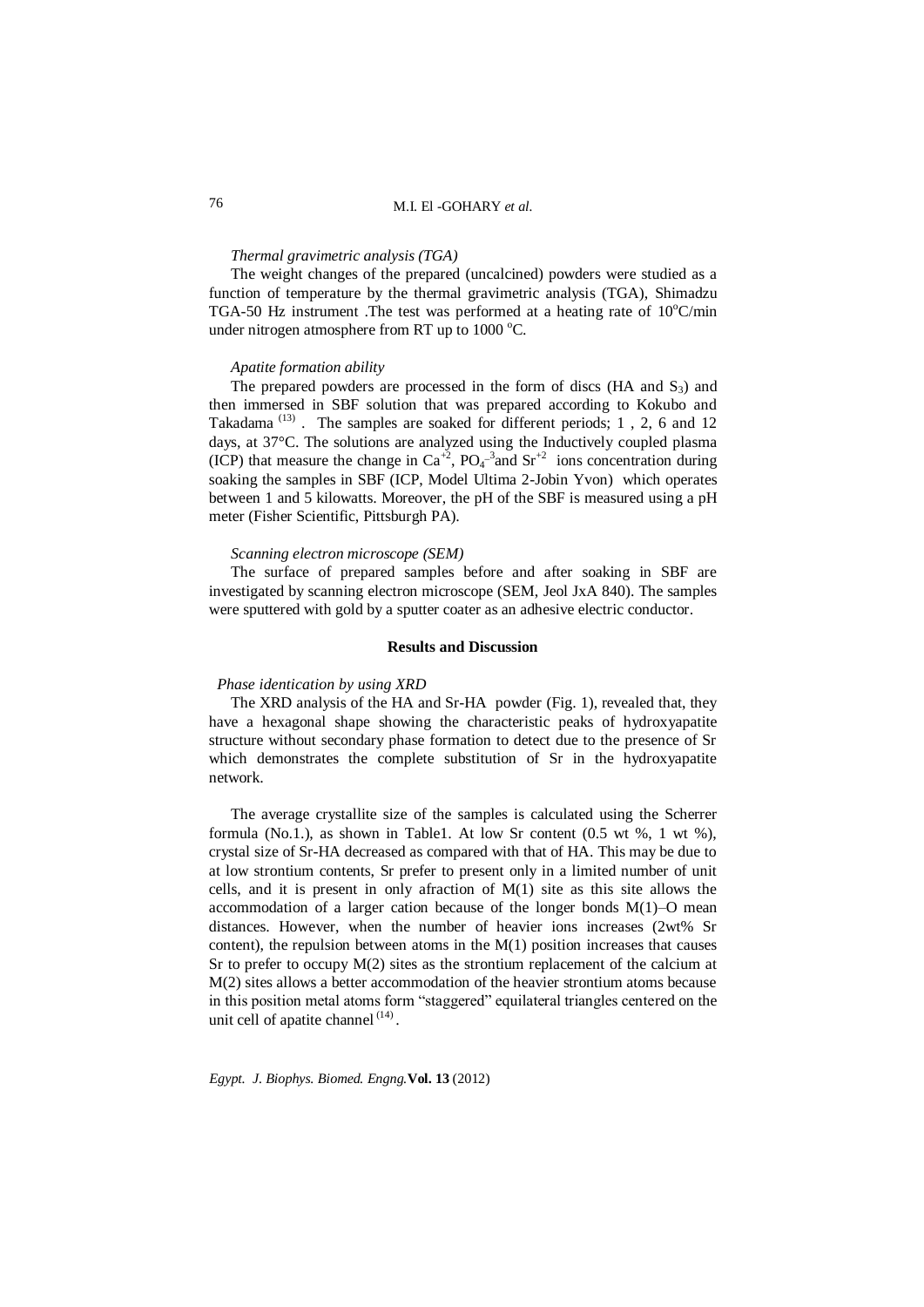

**Fig.1. XRD of control (HA) and Sr-HA sintered at about 600 <sup>0</sup>C.**

|  |                     | TABLE 1. Crystal size, crystallinity and lattice parameters of Sr-HA reflected by |  |  |  |  |
|--|---------------------|-----------------------------------------------------------------------------------|--|--|--|--|
|  | <b>XRD</b> patterns |                                                                                   |  |  |  |  |

| <b>Sample</b> | <b>Sr</b> content<br>$\frac{1}{2}$ | Crystallinity $x_c$<br>$\frac{1}{2}$ | <b>Average Crystal</b><br>dimension d (nm) | Lattice<br>parameters |        |  |
|---------------|------------------------------------|--------------------------------------|--------------------------------------------|-----------------------|--------|--|
|               |                                    |                                      |                                            | a                     |        |  |
| control       |                                    | 52                                   | 29.12                                      | 9.11                  | 6.9014 |  |
| $S_1$         | 0.5                                | 47.58                                | 25.30                                      | 9.12                  | 6.9016 |  |
| $S_2$         |                                    | 52.6                                 | 25.12                                      | 9.17                  | 6.9022 |  |
| $S_{3}$       |                                    | 53                                   | 29.59                                      | 9.18                  | 6.9034 |  |

The degree of crystallinity (calculated by No. 2**)** increases from 52% for control to 52.6-53% for  $S_2$  and  $S_3$ , respectively but decreased to 47.58 for  $S_1$  which matched with the observed broadening in the XRD peaks at 0.5% Sr content. The broadening of the X-ray line width indicated that the incorporation of Sr at this content destroyed the symmetry. This may be due to a greater difficulty for HA to host the larger strontium ion than for SrHA to host the smaller calcium ion  $(Ca^{2}$ ionic radius =  $0.100$  nm; Sr<sup>+2</sup> ionic radius =  $0.118$  nm)<sup>(14)</sup>.

The effect of ion substitution on the crystal structure of hydroxyapatite is determined by detecting a variation in the lattice parameters (calculated by No. 3)**.** The ionic radius of Sr is larger than that of Ca which is in agreement with the observed increase in lattice parameters for Sr-HA as shown in Table 1. The change of lattice parameters of Sr-HA clearly demonstrated that Sr ion was structurally incorporated, in other words, they didn't just cover the surface of crystal $^{(15)}$ .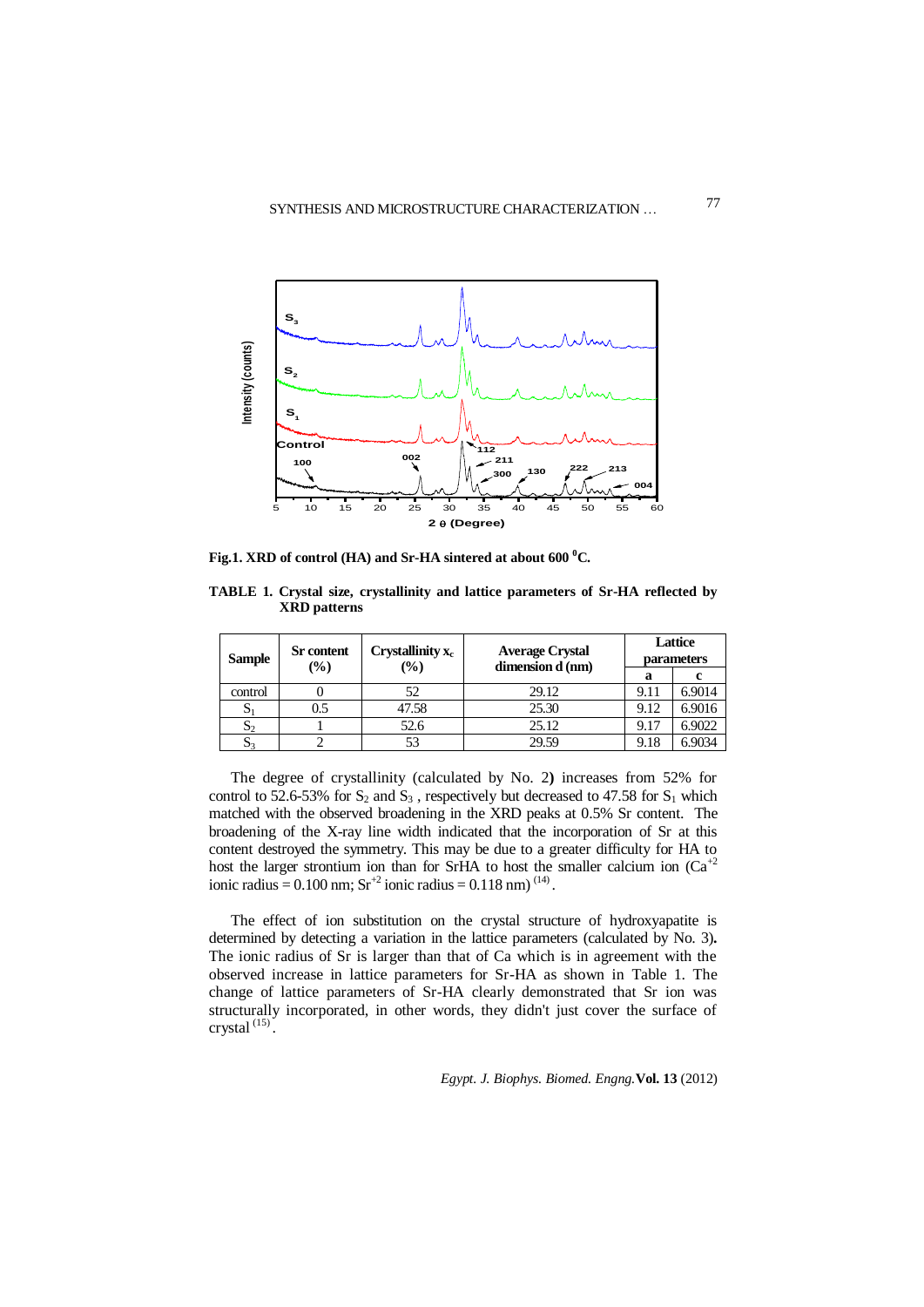M.I. El -GOHARY *et al.*

#### *FT-IR spectroscopic studies*

Figure 2 shows the FTIR spectra of pure hydroxyapatite and Sr-HA samples. All samples exhibit the characteristic pattern of partially carbonated hydrated hydroxyapatite, as extensively discussed elsewhere. The absorption bands at 1040, 570 and 466 cm<sup>-1</sup>, detected in the spectrum, are attributed to the phosphate (PO<sub>4</sub><sup>-3</sup>) characteristic absorption, were presented in all spectra for the synthetic apatites  $(16)$ . The OH stretching mode is observed at 3573 cm<sup>-1</sup>, this band in the spectrum of  $S_1$  has a lower intensity than those in  $S_2$  and  $S_3$  while OH vibration mode is disappeared in all prepared samples  $(17)$ . The FTIR analysis shows the presence of B-type carbonation  $(v_3)$  carbonate vibrational mode) in the range 1417-1457 cm<sup>-1</sup>. Although there is no carbonate source in the solution such presence of carbonation on the prepared samples may be due to the carbon dioxide in the reaction vessel, since the synthesis process was performed under normal atmosphere <sup>(15)</sup>. It has been reported previously that co-substitution of Sr and carbonate in a calcium phosphate lattice could enhance the biocompatibility properties and dissolution rate of hydroxyapatite<sup>(18)</sup>. The band at about 875 cm<sup>-1</sup> may be attributed to  $HPO<sub>4</sub><sup>-2</sup>$ . The band due to adsorbed water was noticed at  $1632$  cm<sup>-1</sup> while the band that observed at 3479 cm<sup>-1</sup>. This observed band of absorbed water may be referred to its entrance into the lattice of HA.



**Fig .2. Infrared spectra of the Sr-HA prepared samples sintered at about 600 °C.**

Figure 2 shows how the bands due to the symmetric stretching  $(v_3)$  and bending  $(v_4)$ modes of phosphate groups shifts to lower wave number .The predominant factor causing shifts in the internal phosphate frequencies to lower energies is decreased anion–anion repulsion concomitant with an increased anion–anion separation on

*Egypt. J. Biophys. Biomed. Engng.***Vol. 13** (2012)

78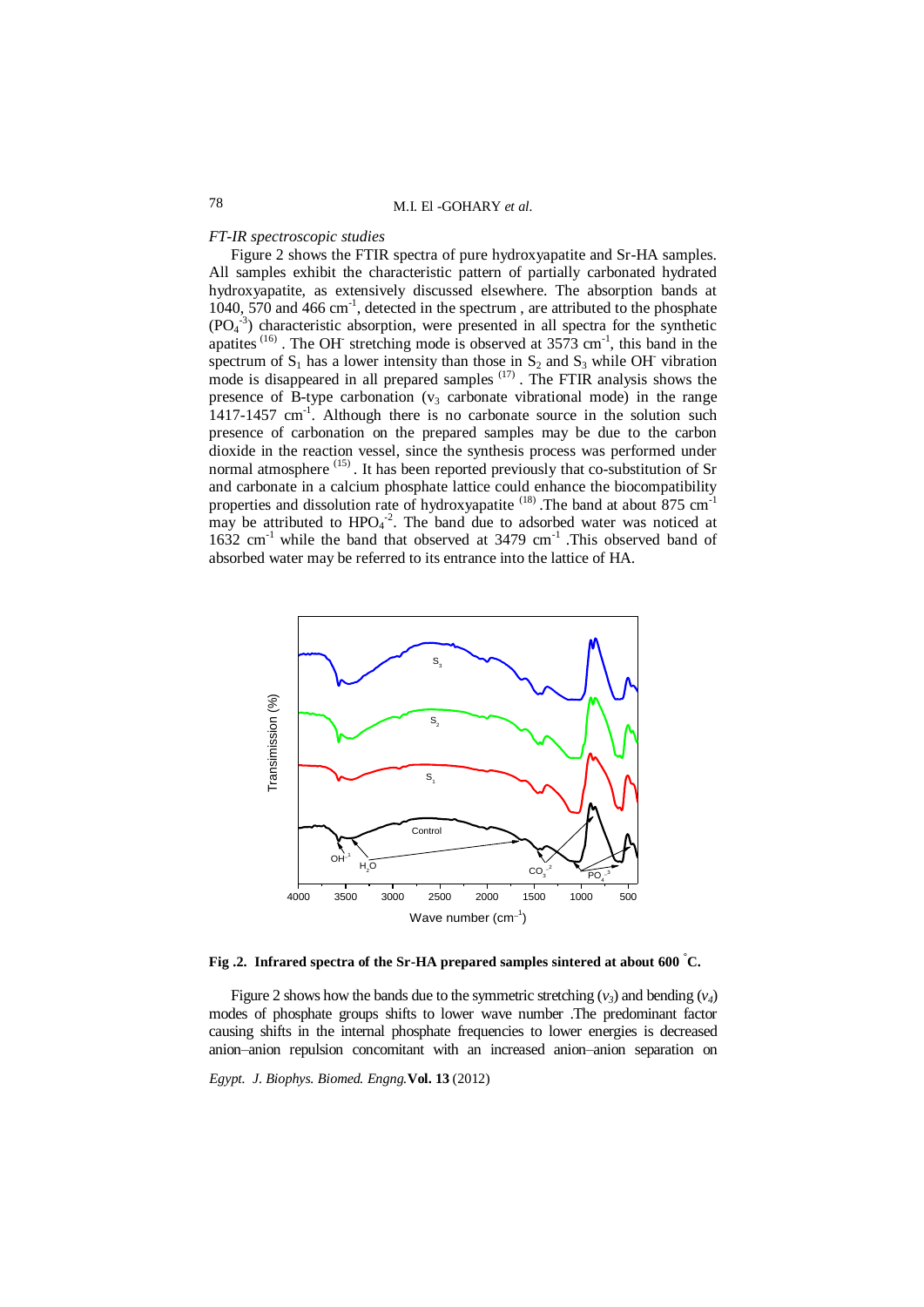79

increasing cation radius. Such changes may be attributed to the substitution of  $\text{Sr}^{+2}$  for  $Ca^{+2}$  into the lattice of apatite, the greater ionic radius of  $Sr^{+2}$  consequently decreases the bonding strength of P-O, the vibrations further confirm that  $\text{Sr}^{+2}$  can substitute  $\text{Ca}^{+2}$  and enter the lattice of apatite<sup>(19)</sup>. Similar observations were also made by other authors in the literature  $(17,20)$ . Also the intensity of  $v_2$  phosphate band and of OH<sup>-1</sup>stretching mode is increased with increasing Sr content but decreased on the spectrum of  $S<sub>1</sub>$ . This may be due to the increase on the degree of crystallinity with increasing Sr content for high Sr ratio (1%, 2%) but a decrease on crystallinity for low Sr ratio (0.5%).This results have been matched with the results obtained from the XRD analysis for Sr-HA.

#### *Thermogravimertic analysis (TGA)*

The TGA plots illustrated in Fig.3 describe the weight loss along the investigated temperature range for the prepared samples. From this figure, it is observed that the mass loss during heating could be classified into two stages. The first stage weight loss occurs at 27 to 370℃ due to the vaporization of physisorbed and chemisorbed water from the apatite lattice that s nearly about  $7\%$   $(21,22)$ . Water monolayer, that is in contact with the HA surface (chemisorbed layer) , was more strongly bound than the additional water layers (all physisorbed layers) that involved water/water contacts only. Chemisorbed water are found to be completely removed from the HA at about 300°C, whereas physisorbed water are removed at about  $20^{\circ}C^{(23)}$ . The second stage weight loss occurs at ~ 370 to 1000°C. The mass fraction lost in this temperature range was about 3wt%. As shown from the figure, temperature of phase transformation of HA  $\langle S_1 \times S_2 \times S_3 \rangle$  which means that, Sr incorporation into HA increases its thermal stability.



**Fig .3. TGA curves of control (HA) and Sr-HA samples as dried .**

*Bioactivity test (Activity of prepared samples in SBF)*

Results of pH measurements for disc samples immersed for different periods in SBF solution are shown in Fig. 4. All discs of the different hydroxyapatites showed a decrease in the value of  $pH^{(23)}$ .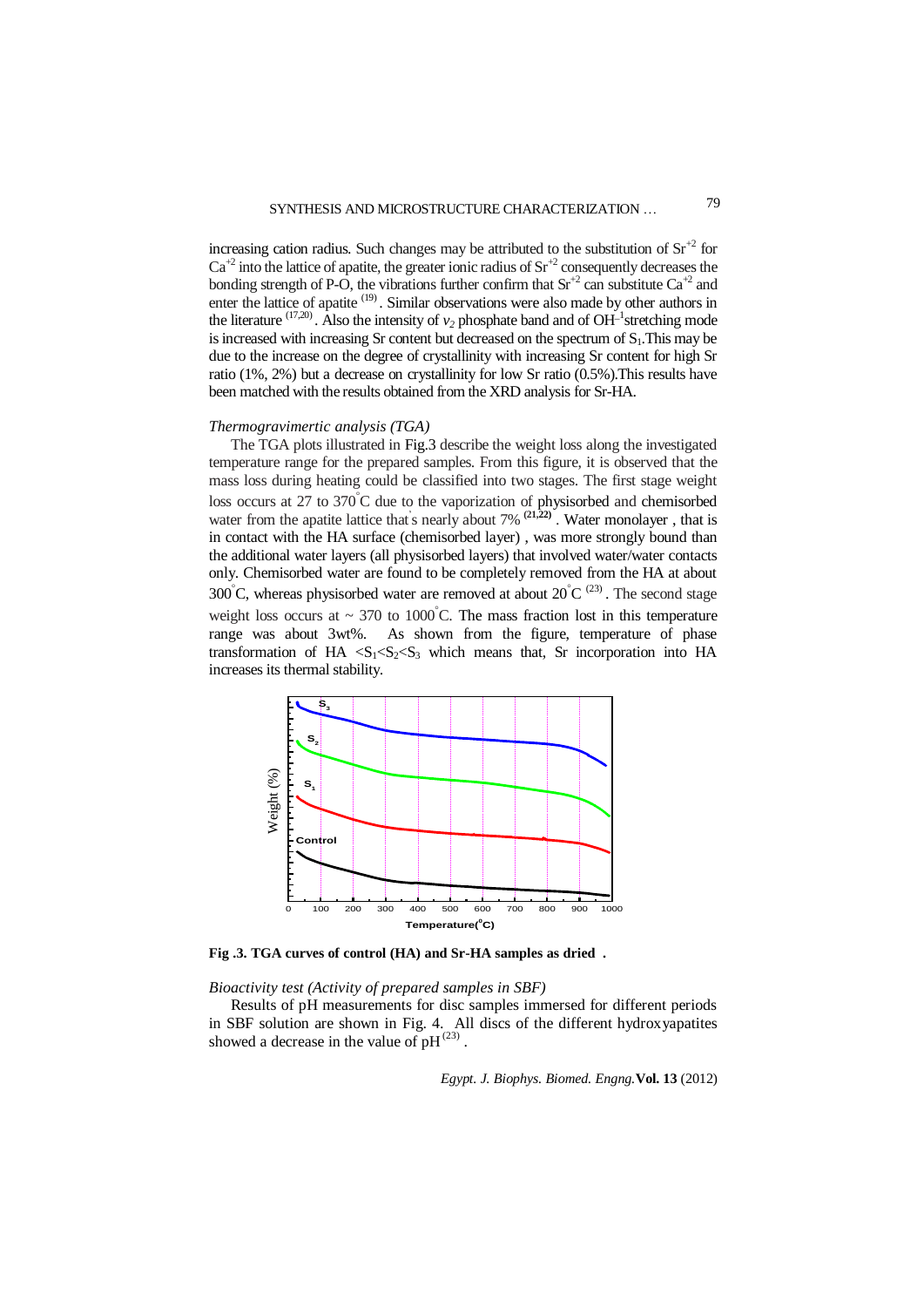

**Fig. 4. Changes in SBF pH with time of immersion for control (HA) and Sr-HA samples (S3).**

Figure 5.a and 5.b show calcium  $(Ca^{+2})$ , and phosphorus  $(P^{+5})$  ion concentrations in the SBF solution after the different immersion periods, of synthesized apatite samples. As shown in those figures,  $Ca^{+2}$  and  $P^{+5}$  ions concentration decreased in the early stages for the prepared powders. This diminution is mainly due to uptake of these ions from SBF by the prepared samples to use them in the formation of carbonated (bone like) apatite layer on their surfaces. This decrement is followed by an enlargement in the ions concentration which means that the release of these ions from the samples into SBF solution is over than the uptake of calcium from SBF (degradation of samples overcomes the formation of the apatite layer) $(13)$ .

Figure 5.c. shows  $Sr^{+2}$  ion concentration through the periods of immersion. As shown from the figure, there was an increase in the Sr ion concentration for the first period of immersion; this may be due to the release of Sr from the Sr-HA samples in which the SBF solution does not contain any Sr content. Starting to increase is then followed by a decrease in the Sr ion concentration due to consumption of Sr ions from the SBF solution and their incorporation for the formation of an apatite layer.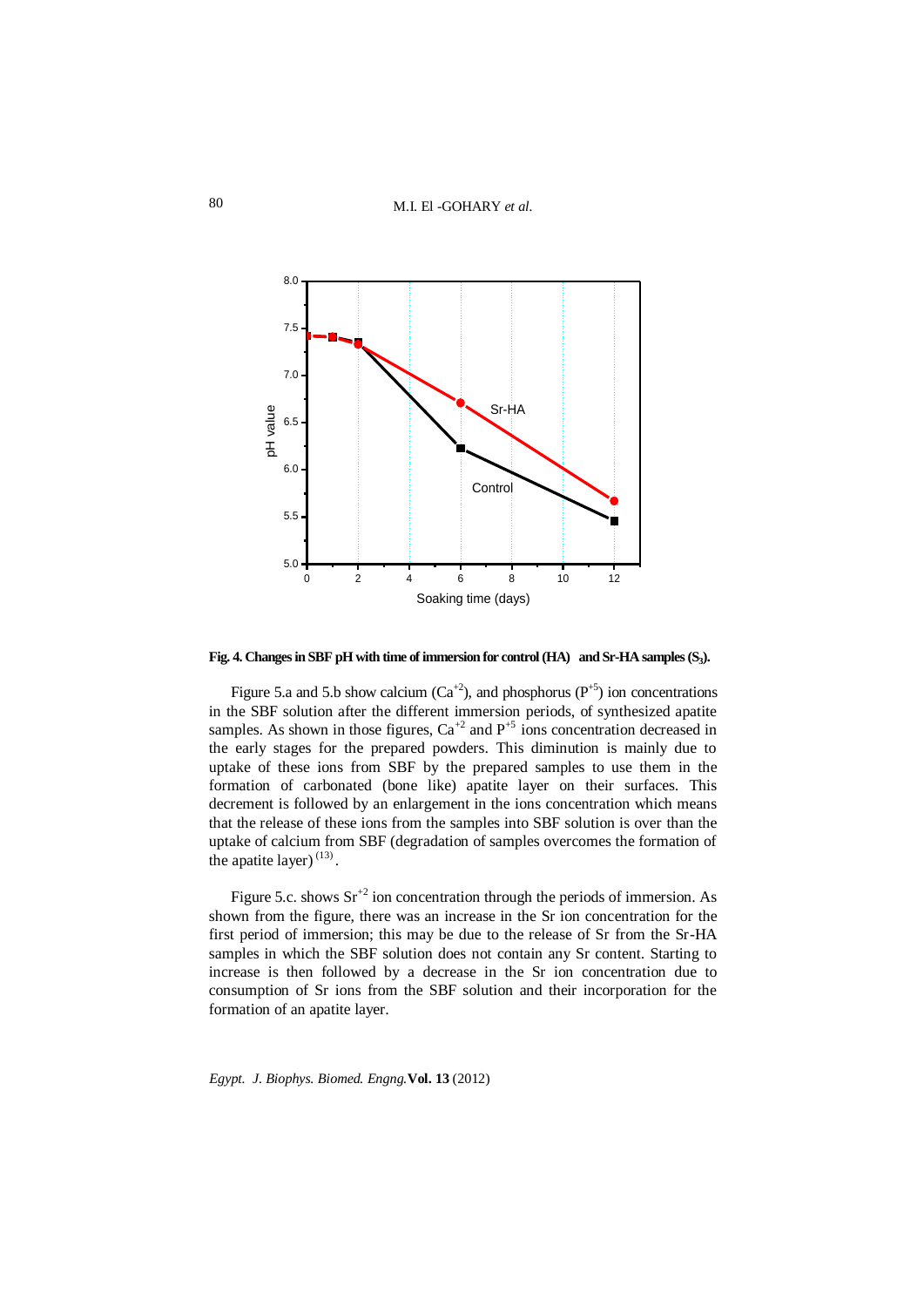81



**Fig. 5a. Calcium ion concentration in SBF of control (HA) and Sr-HA .**



**Fig. 5b. Phosphorus ion concentration in SBF of control (HA) and Sr-HA .**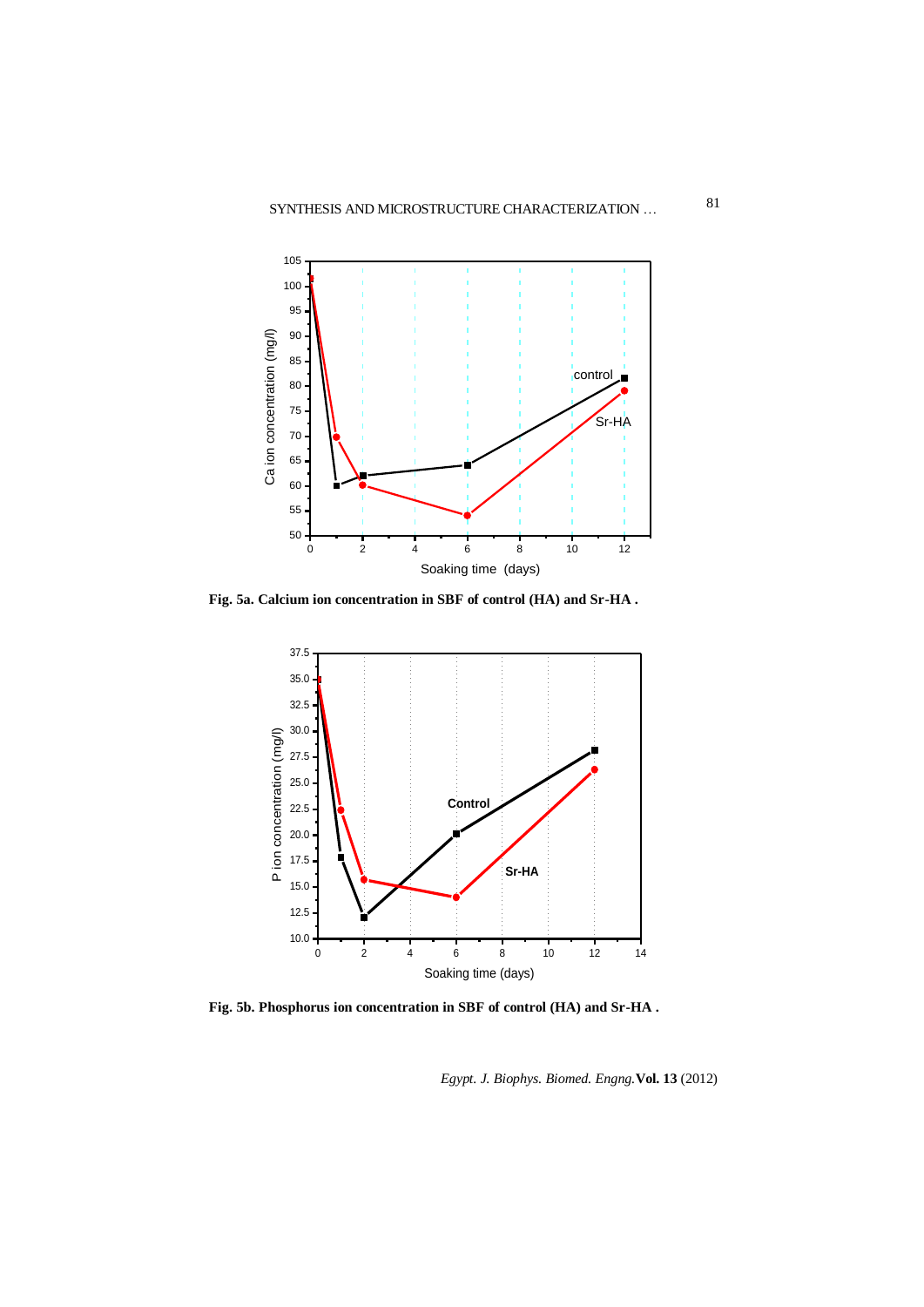

**Fig 5.c. Strontium ion concentration in SBF of Sr-HA.**

SEM of processed disc samples before and after the immersion in SBF for 1, 2 and 12 days are shown in Fig. 6 A new layer of nano-sized precipitates agglomerated in clusters is formed. They appear as bright tiny spots. As the soaking time was increased, the number and size of the agglomerated particles also increased. The increase of agglomerated particles is evident due to the formation of apatite or mineralization being taking place on the surface of the prepared Sr-HA samples.



**Fig.6. SEM of Sr-HA .A) Before immersion in SBF, B) After immersion for 1 day, C)**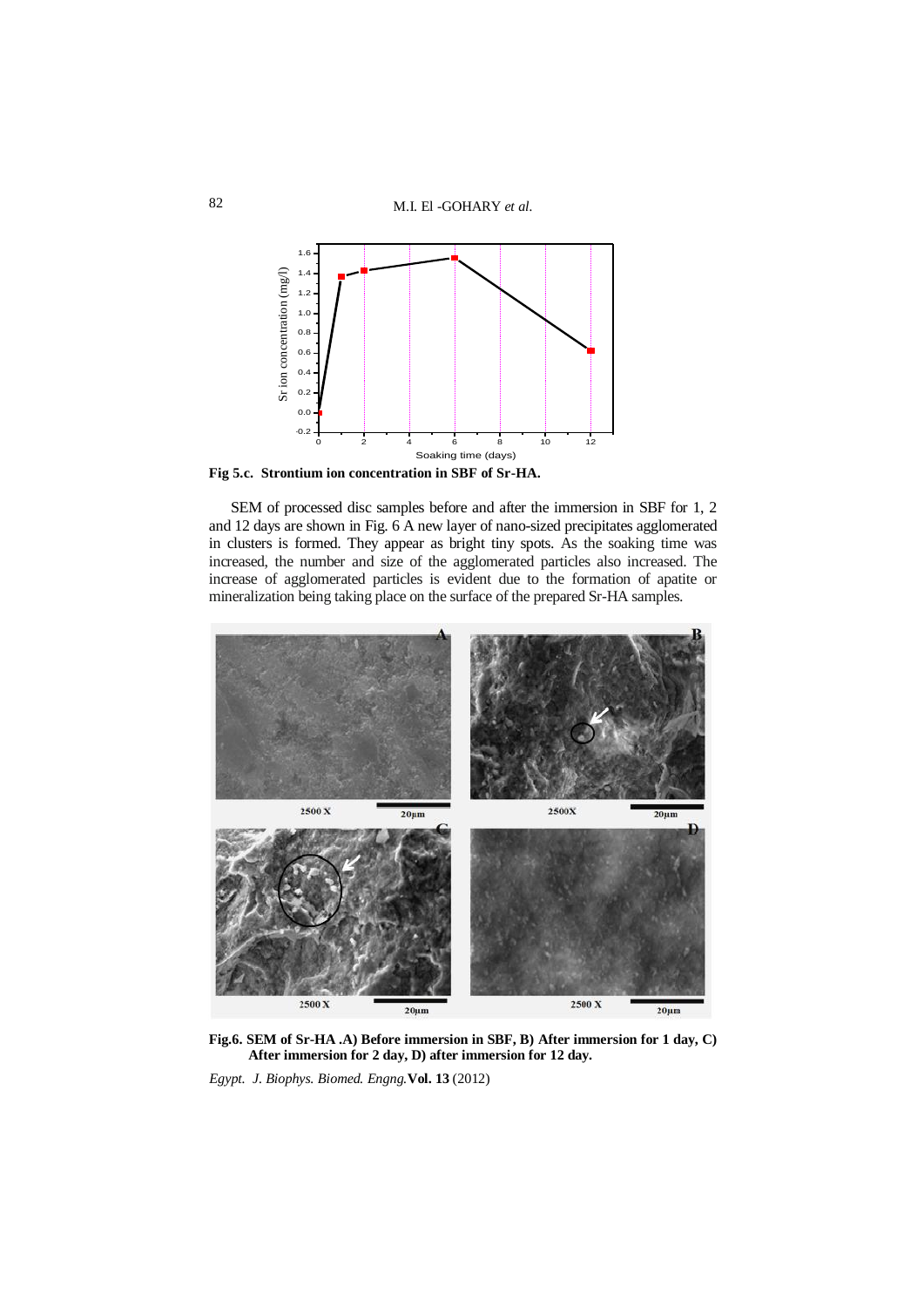## **Conclusion**

Sr-HA solid solutions with various Sr content were prepared by the coprecipitation method. Increasing strontium substitution for calcium in the HA structure provokes a linear variation in the cell parameters and in the infrared absorption bands, in agreement with the increasing mean dimensions of the cation. At variance, the effect of strontium on crystallinity and morphology changes with composition: Relatively low Sr replacement to calcium induces a decrease of the coherent length of the perfect crystalline domains and disturbs the shape of the crystals, whereas crystallinity, as well as mean dimensions of the crystals, increases at relatively high strontium contents. The incorporation of Sr into the lattice of HA evidently increases its thermal stability and bioactivity. Thus, this study shows that the development of strontium containing apatite represent a promising bone-grafting material for bone regeneration procedures.

### **References**

- 1. **Mabrouk, M., Mostafa, A.A., Oudadesse, H., Mahmoud, A.A. and El-Gohary, M.I.,** Effect of ciprofloxacin incorporation in PVA and PVA bioactive glass composite scaffolds, *Ceramic International*, **X** , (2013).
- 2. **Kolk, A., Handschel, J., Drescher, W., Rothamel, D., Kloss, F., Blessmann, M., Heiland, M., Wolff, K. and Smeets**, **R.,** Current trends and future perspectives of bone substitute materials from space holders to innovative biomaterials. *Journal of Cranio-Maxillo-Facial Surgery* ,**40** ,706-718, (2012).
- 3. **Murugan, R. and Ramakrishna**, **S.,** Nanostructured biomaterials, editor. *Encyclopedia of nanoscience and nanotechnology*, **7**, 595–613 (2004).
- 4. **Lowenstam, H. and Weiner**, **S.,** On *" Biomineralization",* Oxford University Press, Oxford (1989).
- 5. **Nasab, M. and Hassan**, **M.,** Metallic Biomaterials of Knee and Hip A Review, *Trends Biomater. Artif. Organs,* **24** (1), 69-82 (2010).
- 6. **Tanejaa, K., Pareeka, A., Vermaa, P., Jaina, V., Ratana, Y. and Ashawat, M.,** Nanocomposite: An emerging tool for bone tissue transplantation and drug delivery. *Indian Journal of Transplantation*, **6** (3), 88-96 (2012).
- 7. **Boanini, E., Gazzano, M. and Bigi, A.,** Ionic substitutions in calcium phosphates synthesized at low temperature. *Acta Biomaterialia* , **6** ,1882–1894 (2010).
- 8. **Markovic, M., Fowler, B. and Tung**, **M.** Preparation and comprehensive characterization of a calcium hydroxyapatite reference material . *Journal of Research of the National Institute of Standards and Technology* , **109** (6), 1-16 (2004).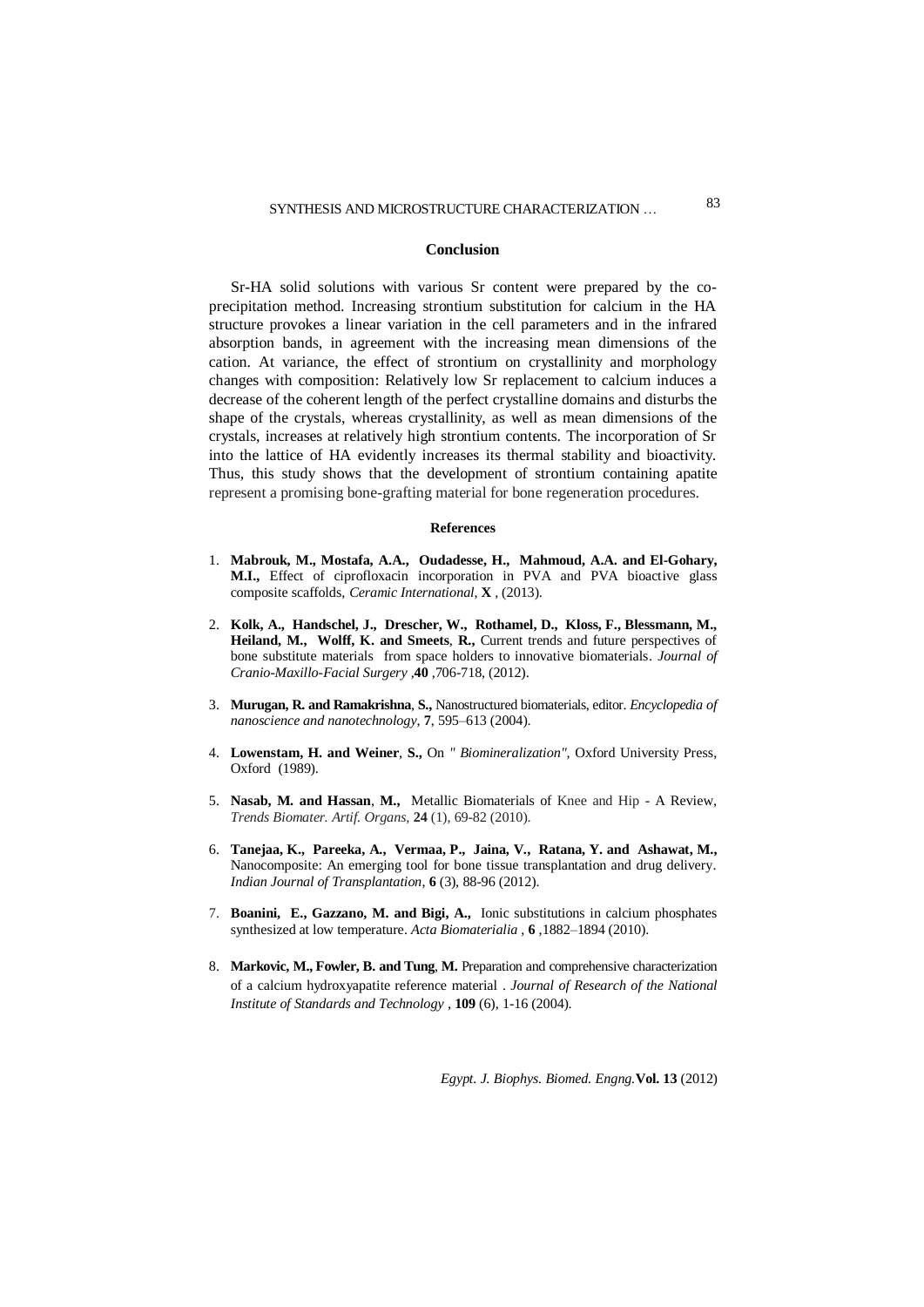- 9. **Sallam, S., Tohami, K., Sallam, A. , Salem, L. and Mohamed, F.,** The influence of chromium ions on the growth of the calcium hydroxyapatite crystal. *Journal of Biophysical Chemistry*, **3**(4), 283-286 (2012).
- 10. **Klug, H. and Alexander**, **L.E.,** *"X-ray Diffraction Procedures for Polycrystalline and Amorphous Materials ",* Wiley–Interscience , New York (1974).
- 11. **Aminian**, **A.,** Effect of silicon substitution on bioactivity of hydrothermal synthesized of hydroxyapatite nano-powders, *M.Sc. Thesis,* Amirkabir University of Technology, Tehran, Iran (2009).
- 12. **Webster, T., Massa-Schlueter, E.A., Smith, J.L. and Slamovich, E.B.,** Osteoblast response to hydroxyapatite doped with divalent and trivalent cations. *Biomaterials*, **25**, 2111–2121 (2004).
- 13. **Kokubo, T. and Takadama**, **H.,** How useful is SBF in predicting *in vivo* bone bioactivity? . *Biomaterials,* **27**, 2907–2915 (2006).
- 14. **Bigi, A., Boanini, E., Capuccini, C. and Gazzano**, **M.,** Strontium-substituted hydroxyapatite nanocrystals . *Inorganica Chimica Acta* , **360** , 1009–1016 (2007).
- 15. **Li, Z., Lam, W., Yangb, C., Xu, B., Ni, G., Abbah, S., Cheung, K., Luk, K. and Lu, W.,** Chemical composition, crystal size and lattice structural changes after incorporation of strontium into biomimetic apatite, *Biomaterials*, **28**, 1452–1460 (2007).
- 16. **Mobasherpour, I., Heshajin, M. S., Kazemzadeh, A. and Zakeri, M.,** Synthesis of nanocrystalline hydroxyapatite by using precipitation method. *Journal of Alloys and Compounds,* **430**, 330-333 ( 2007).
- 17. **Furuzono, T., Walsh, D., Sato, K., Sonoda, K. and Tanaka**, **J.,** Effect of reaction temperature on the morphology and size of hydroxyapatite nanoparticles in an emulsion system. *Journal of Materials Science Letters,* **20**, 111-114 (2001).
- 18. **Hanifi, A., Fathi, M. H. and Mir Mohammad Sadeghi**, **H.,** Effect of strontium ions substitution on gene delivery related properties of calcium phosphate nanoparticles, *J. Mater. Sci.*: *Mater. Med.* **21**, 2601–2609 (2010).
- 19. **Fowler, B.O.,** Infrared studies of apatites. I. Vibrational assignments for calcium, strontium, and barium hydroxyapatites utilizing isotopic substitution. *Inorganic Chemistry*, **13**, 194-207 (2002).
- 20. **Terra, J., Dourado, E. R., Eon, J. G., Ellis, D. E., Gonzalez, G. and Rossi, A.M.,** The structure of strontium-doped hydroxyapatite: An experimental and theoretical study, *Physical Chemistry Chemical Physics,* **11**, 568-577 (2009).
- 21. **El-Gohary, M.I., Tohamy, Kh. M., El-Okr, M.M. Ali, A.F. and Soliman, I.,** Influence of composition on the *in-vitro* bioactivity of bioglass prepared by a quick alkaline –mediated sol- gel method. *Nature and Science,* **11**(3) , 26-33 (2013).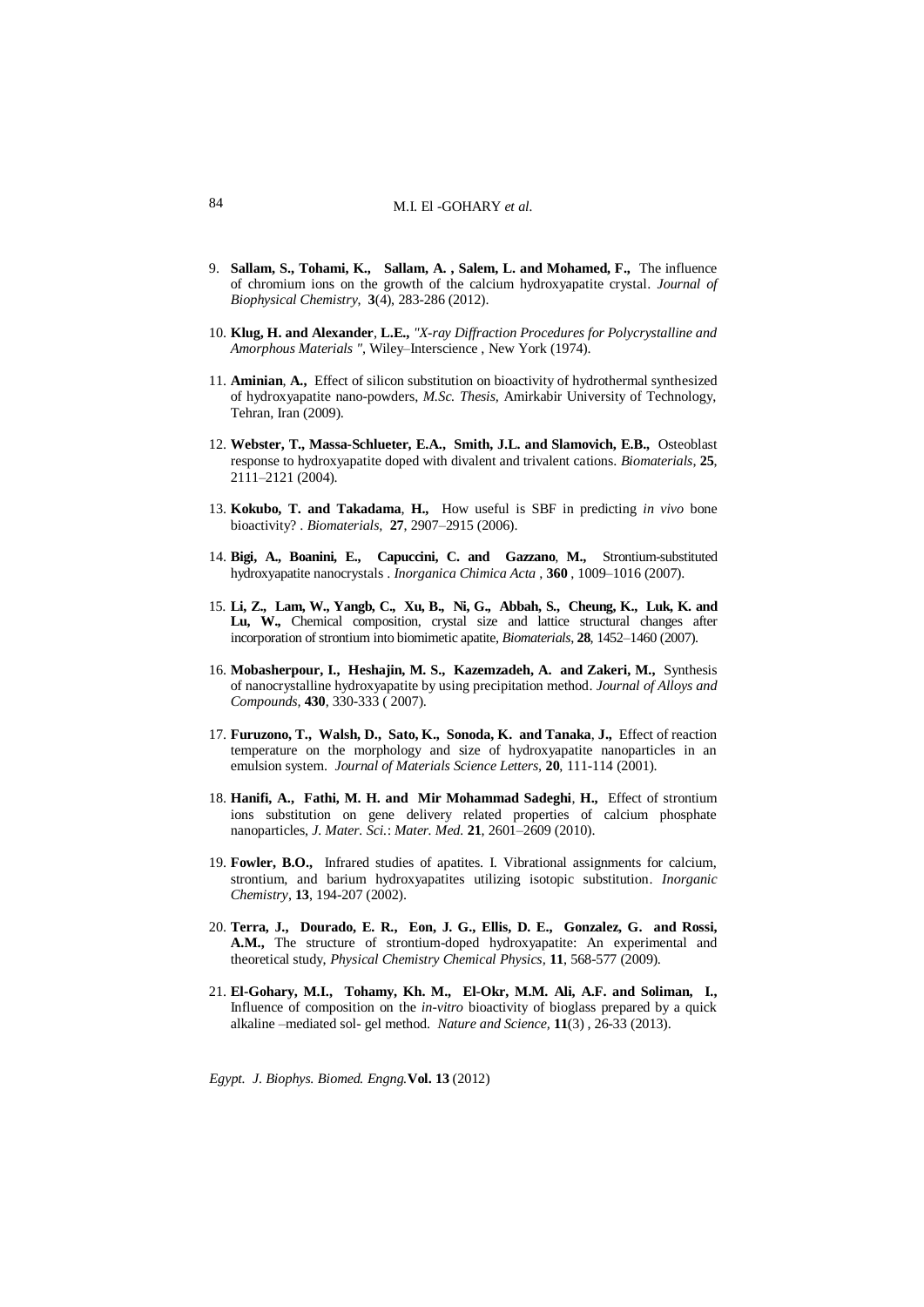- **22. O'Donnell, M., Fredholm, Y., de Rouffignac, A. and Hill, R. G.,** Structural analysis of a series of strontium-substituted apatites. *Acta Biomaterialia,* **4**, 1455-1464 (2008).
- 23. **Ibrahim, D., Mustafa, A. and Korowash**, **S.,** Chemical characterization of some substituted hydroxyapatites. *Chemistry Central Journal*, **5** (74),1-11 (2011).

(*Received* 25 /2 / 2014; *accepted* 25/ 3/ 2014 )

# **تحضير وتوصيف عينات من الهيدروكسى أباتيت المبدل بعنصر سترنشيوم والمتميز بالنشاط الحيوى بطريقة الترسيب المشترك**

**\* محمد إسماعيل الجوهرى , صفاء محى الدين , بثينه محمد عبد المنعم , عماد \*\*** عبد الملك الأشقر \*<sub>,</sub> صفاء إبراهيم صالح \*<sub>,</sub> عماد محمد طلبه\*\* و إسلام سليمان . قسم الفيزيا – شعبه الفيزياء الحيويه – كليه العلوم (بنين) – جامعه الأزهر، \*قسم الفيزيا شعبه الفيزياء الحيويه – كليه العلوم (بنات)- جامعه الأزهر– مدينه نصر و قسم المواد الحيوية – المركز القومى للبحوث – االقاهرة – مصر .

يعتبر عنصر االسترنشيوم من أهم العناصر التى يمكن أن يبدل بها عنصر الكالسيوم فى مركب الهيدروكسى أباتيت وقد حظى هذا العنصر باهتمام كبير نظرا ألهميته فى عملية تكوين العظام حيث أنه يعمل على زيادة معدل البناء ويقلل من عملية الهدم .تم فى هذه الدراسة فحص تأثير إبدال عنصر الكالسيوم بعنصراالسترنشيوم على خواص مركب الهيدروكسى اباتيت حيث حل االسترنشيوم محل 0,5% , 1% و2% بالوزن من نسبة الكالسيوم وقد تم تحضير العينات بطريقة الترسيب المشترك .ثم تم دراسه التغيرات التى طرأت على الخواص الكيميائية والتركيب البللورى لمركب الهيدروكسى أباتيت بعد إدخال عنصر االسترنشيوم به لتوضيح التغيرات التى قد تطرأ على تركيب العظام عندما يتواجد به عنصر االسترنشيوم .وقد تم تحليل النتائج باستخدام ظاهرة حيود أشعة إكس لتوضيح التغيرات التى تطرأ على التركيب البللورى والتحول الطورى لمركب الهيدروكسى أباتيت بعد تضمنه لعنصر االسترنشيوم .أما طريقة التحليل الطيفى باألشعه تحت الحمراء فقد استخدمت لبيان التغيرات فى مجموعات المركبات الكيميائية لمركب الهيدروكسى أباتيت .تم دراسةالخواص الحرارية للمركب باستخدام طريقة التحليل الحرارى الوزنى .وقد تم تحضير سائل محاكى لسائل جسم االنسان لدراسة النشاط الحيوى للعينات تحت البحث . وقد خلص هذا البحث إلى أن وجود عنصر سترنشيوم قد عمل على تحسين خواص مركب الهيدروكسى أباتيت مما يتيح استخدامه فى إنتاج دعامات حيوية تستخدم فى التطبيقات الطبية.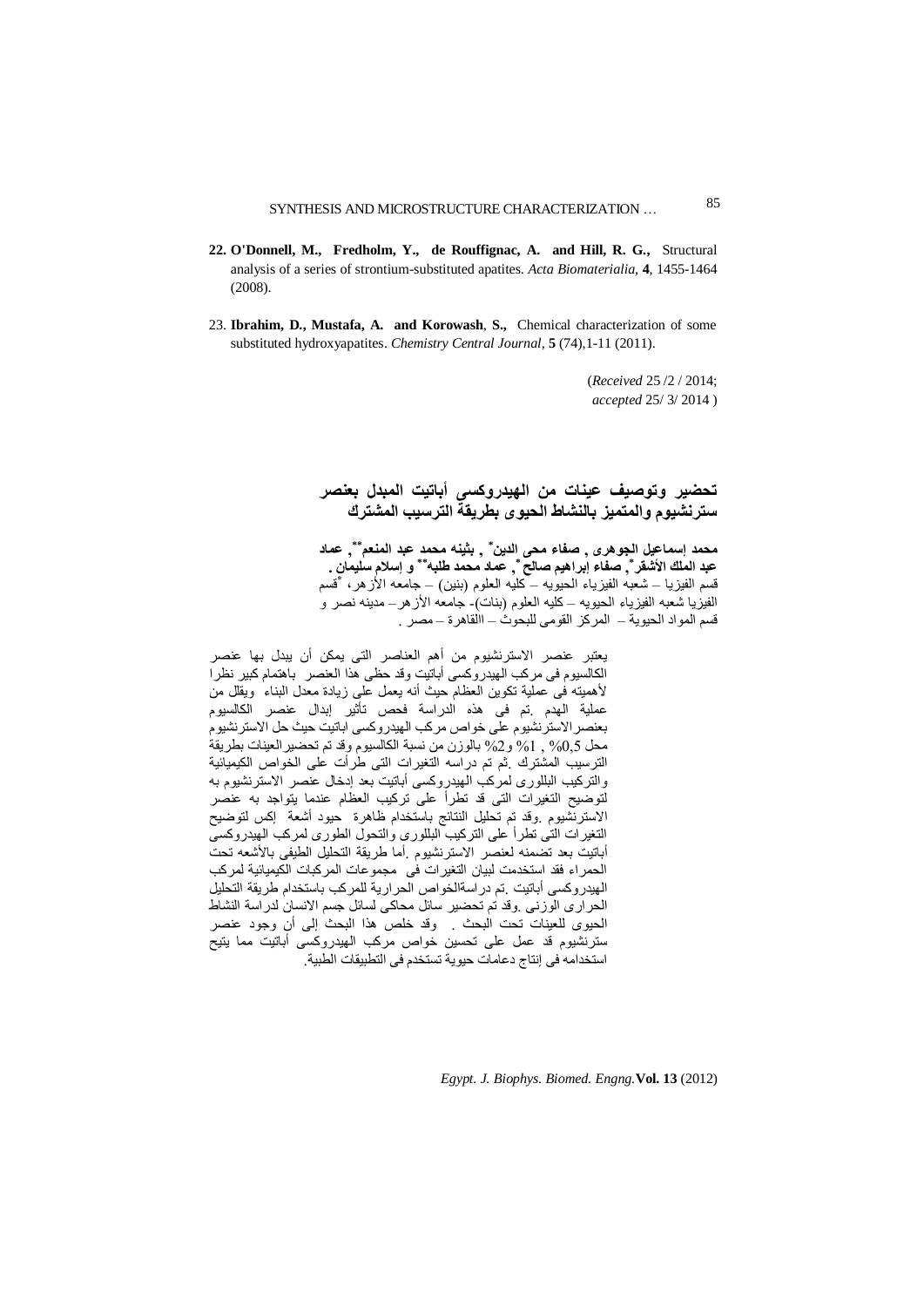M.I. El -GOHARY *et al.*

*Egypt. J. Biophys. Biomed. Engng.***Vol. 13** (2012)

86